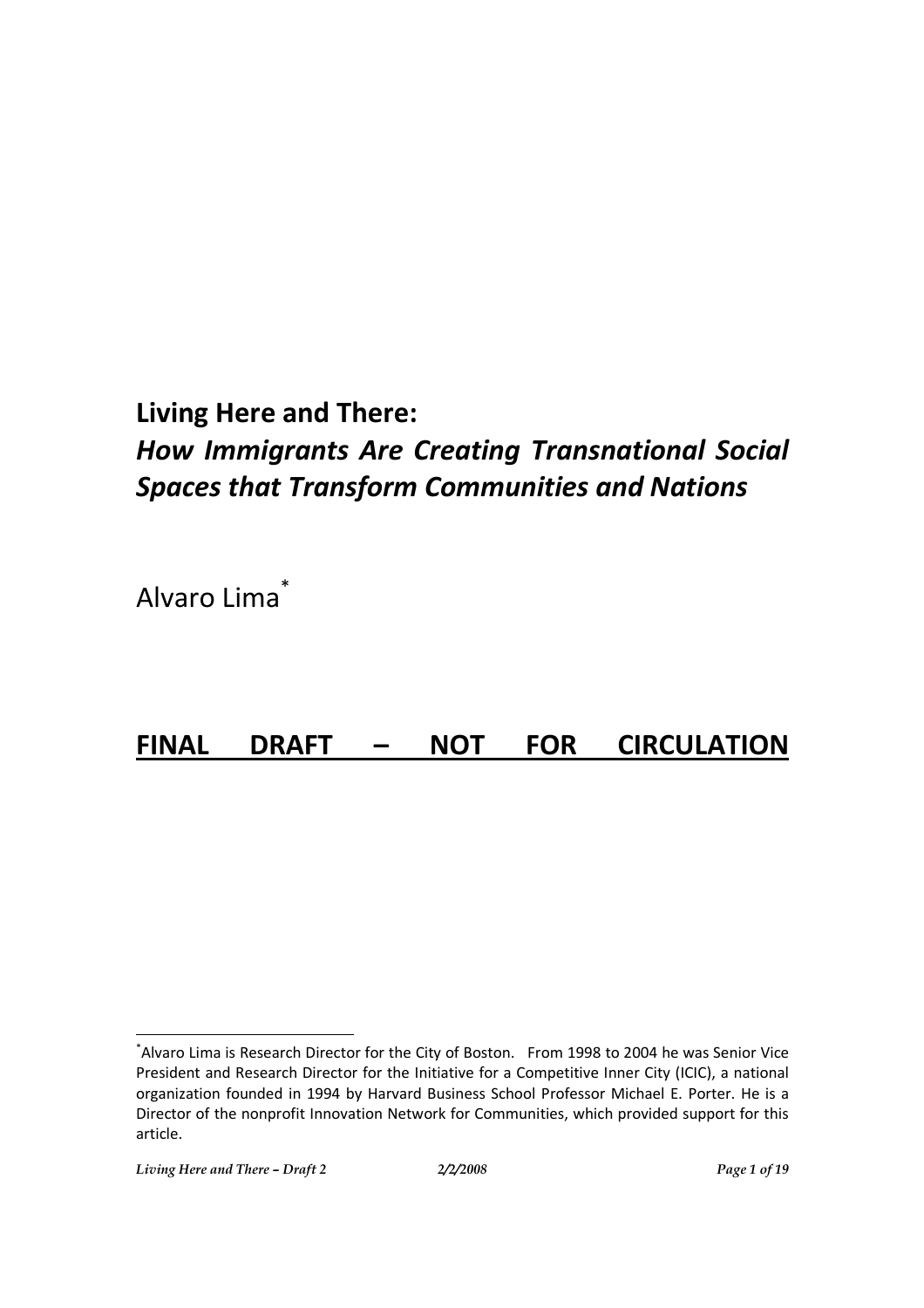I am a Brazilian living in America, but my life is more than just that of an immigrant. I am one of the millions of immigrants who are choosing to live *transnational* lives. We live, work, socialize, play, and do politics in the United States *and* in our home countries. We are both here and there, quite unlike the past generations of immigrants who left their homes and never looked back.

The difference between immigrants and transnationals is etched in my own family's story. Nearly a hundred years ago, my grandfather emigrated from Spain to Brazil. He left his family behind and never returned to his village, Pontevedra in Galicia. As with most immigrants at that time, his only option was to assimilate into the culture of his new country. His children—my mother, uncles, and aunt—grew up speaking Portuguese and never learned Spanish. Their experience with my grandfather's old world culture was limited to eating *paella*, reading the poetry of Rosalia de Castro, and celebrating the  $12<sup>th</sup>$  of October, Spain's national holiday.

That was then. Today, technological, economic, demographic, political, and cultural factors have paved the way for increased transnational immigration. As transnational immigrants engage in cross-border activities, we build "social fields"—relatively stable, lasting, and dense sets of ties<sup>1</sup>—which link our countries of origin and settlement and through which circulate ideas, information, products, and money, in addition to the movement of people. At any given time we are firmly rooted in a particular place— Boston or Rio de Janeiro, for instance—but our daily lives often connect to, overlap with, and depend on people and resources located in another national setting.

When I am in Boston, I interact frequently with my family, friends, and colleagues in Brazil by phone or e-mail, as do many other Brazilian immigrants, whether they are poor, middle class, or rich. I switch between American and Brazilian television stations on Boston's cable system. Like many other Brazilians, I have bank and investment accounts here as well as in Brazil. Unlike many of them, as a legal resident of the United States I can travel freely back to Brazil without fear of being unable to return. Because I married a Canadian, my two sons, both born in the United States, hold passports from three countries. I go to Brazil at least once a year, and more often to Canada to visit my wife's family.

When I am in Brazil, I vacation, spend time with family, and advise public officials about economic and urban development, my professional expertise. I am also developing an Internet business—digaaí.com—to connect the 1.9 million Brazilians living and working in practically every country in the world. From my home in Boston I put together the start-up team for the project that includes another Brazilian in the United States, four Americans in Michigan, and several Brazilians in Brazil. Last year I designed a project that helped a Brazilian university to receive a \$300,000 grant from an American foundation and led a U.S. consulting team focused on helping to develop the creative industries of a major Brazilian city.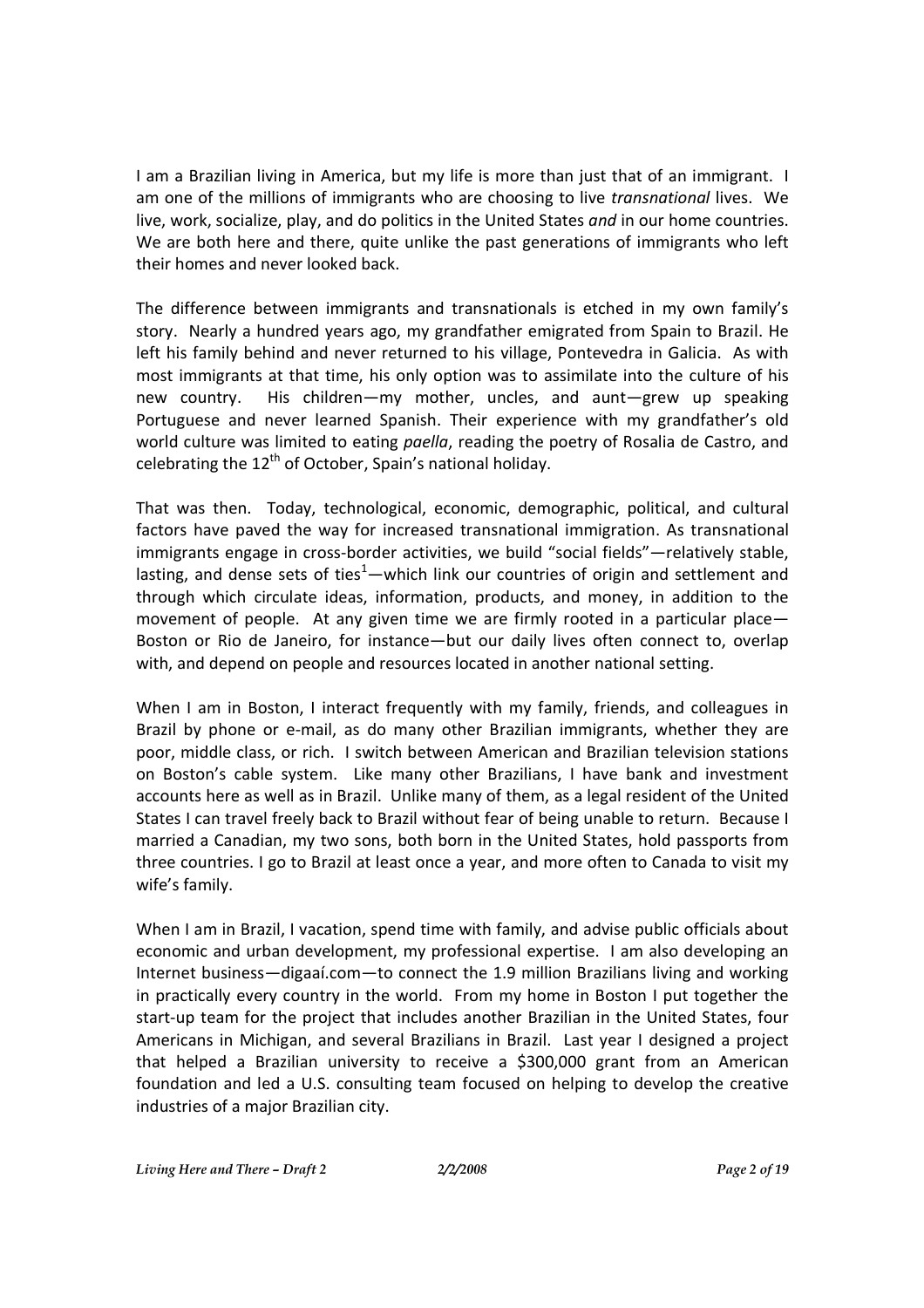I live in transnational social space, as do many of the Brazilians, Indians, Malaysians, Mexicans, Ecuadorians, Cape Verdeans, and others from elsewhere whom I know in Boston. Social research, including some I have conducted, shows that a growing fraction of all immigrants—millions of people in the United States, tens of millions worldwide, and more and more of the new immigrants arriving in America—lead transnational lives. Although more affluent immigrants are likelier to engage in transnational activities, an increasingly large proportion of poor immigrants live in cross-border space too.

Transnational space also encompasses tens of millions of people who are not immigrants but are affected by the actions of transnationals. For example, many transnationals have family members in their country of origin who depend on remittance payments for their subsistence and are influenced by American culture when they communicate with their transnational family member.



My transnational experience is different than that of immigrants from other nations. In Brazil, the social and economic conditions and the rules of exit are different from those of other sending countries such as Mexico, South Korea, China, the Philippines, and India. Brazil's *diaspora* is more recent than that of Mexico, South Korea, or China. Its economy is less developed than that of South Korea and larger than that of India or the Philippines. And its immigration rules allow its citizens to be citizens of other nations, something which Korea, for instance, prohibits. These differences in a nation's conditions certainly affect the ways transnationals from different origins live and how they perceive their own status. Another important difference in my experience is that I am a first-generation (1.0) immigrant. For many 2.0 and 3.0 generation of immigrants who were born in America and have embraced an American identity, transnationalism occurs when they rediscover their ancestors' nation of origin and re-create those links.

*Living Here and There – Draft 2 2/2/2008 Page 3 of 19*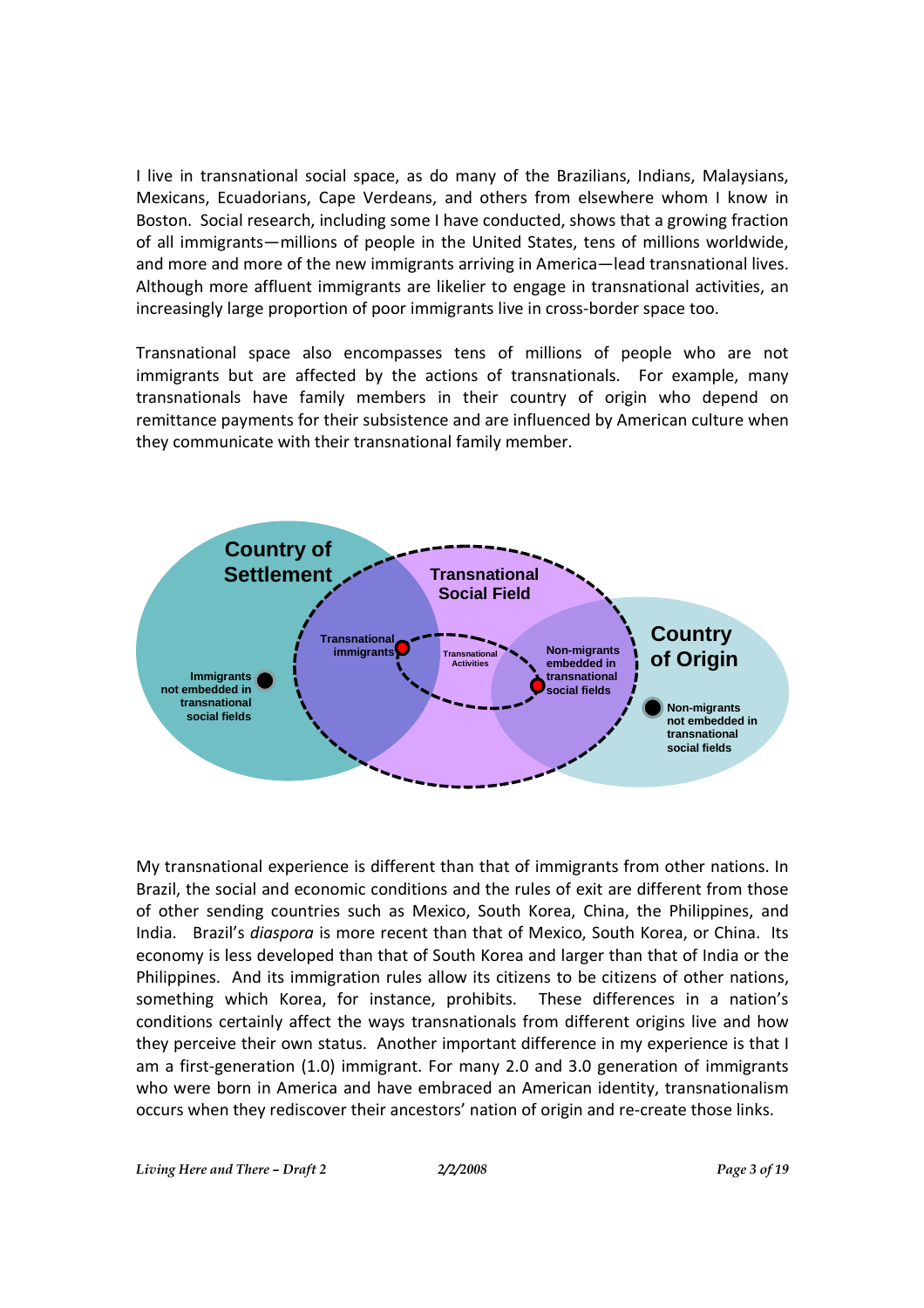Transnationalism is an emergent trend in global living. And as it grows and spreads it unleashes new dynamics that challenge the ideal of immigrant assimilation, undermine the narrow-minded politics of the homogenous, mono-cultural nation-state, and reinforce the flatness of the global economy. At the same time, transnationalism drives trends in medicine, education, philanthropy, and business that rise up multiculturalism in America and other nations.

#### **Meet the Transnationals**

Emerging profiles of transnationals show just how different they are from immigrants of a century ago. Then, migrating families might have carried a photo album and a batch of recipes to remember the old country. Now, they have a MySpace page. They call home at least once a week for pennies. They check the news back home via satellite TV. They return home for vacation when they find good deals on Travelocity or Expedia. When in their home country, they might inspect the clinic or school they contributed to via a "hometown association." These sorts of frequent, regular cross-border activities characterize the transnational life.

Remittances are perhaps the best documented transnational behavior. Developingcountry immigrants in the United States send some \$150 billion to family, friends, and communities in their home countries every year.<sup>2</sup> Of course, immigrants a century ago sent money home too, but what was a trickle then is now a torrent of cash, large enough to prop up the economies of entire nations.<sup>3</sup> The development prospects of some nations have become inextricably linked to the economic activities of their respective *diasporas*. Remitting is a regular activity for many immigrants. In 2007, I conducted a survey with the Innovation Network for Communities that shows that 83 percent of Brazilian remitters in Massachusetts send money every month—sometimes twice a month—an average of \$875 per month.<sup>4</sup>

The research revealed that remitting is just the tip of the transnational iceberg. Nearly two-thirds of respondents indicated that they call home two or more times a week, for about a half-hour each time. The vast majority watches television or radio programs from Brazil. Nearly three out of four send e-mails to or receive e-mails from people back home. Almost half purchase Brazilian food and spices and one in five buys Brazilian videos, DVDs, and music CDs. More than a quarter of those surveyed have savings accounts and about 7 percent have mortgages in Brazil. A third sends money to their families in Brazil to cover real estate and student loans, pensions, and other investments.

These transnational behaviors are not unique to well-to-do Brazilian immigrants. Nearly two-thirds of the Brazilian remitters surveyed earn less than \$35,000 a year, but 62 percent of them call home two or more times a week and 47 percent of those who did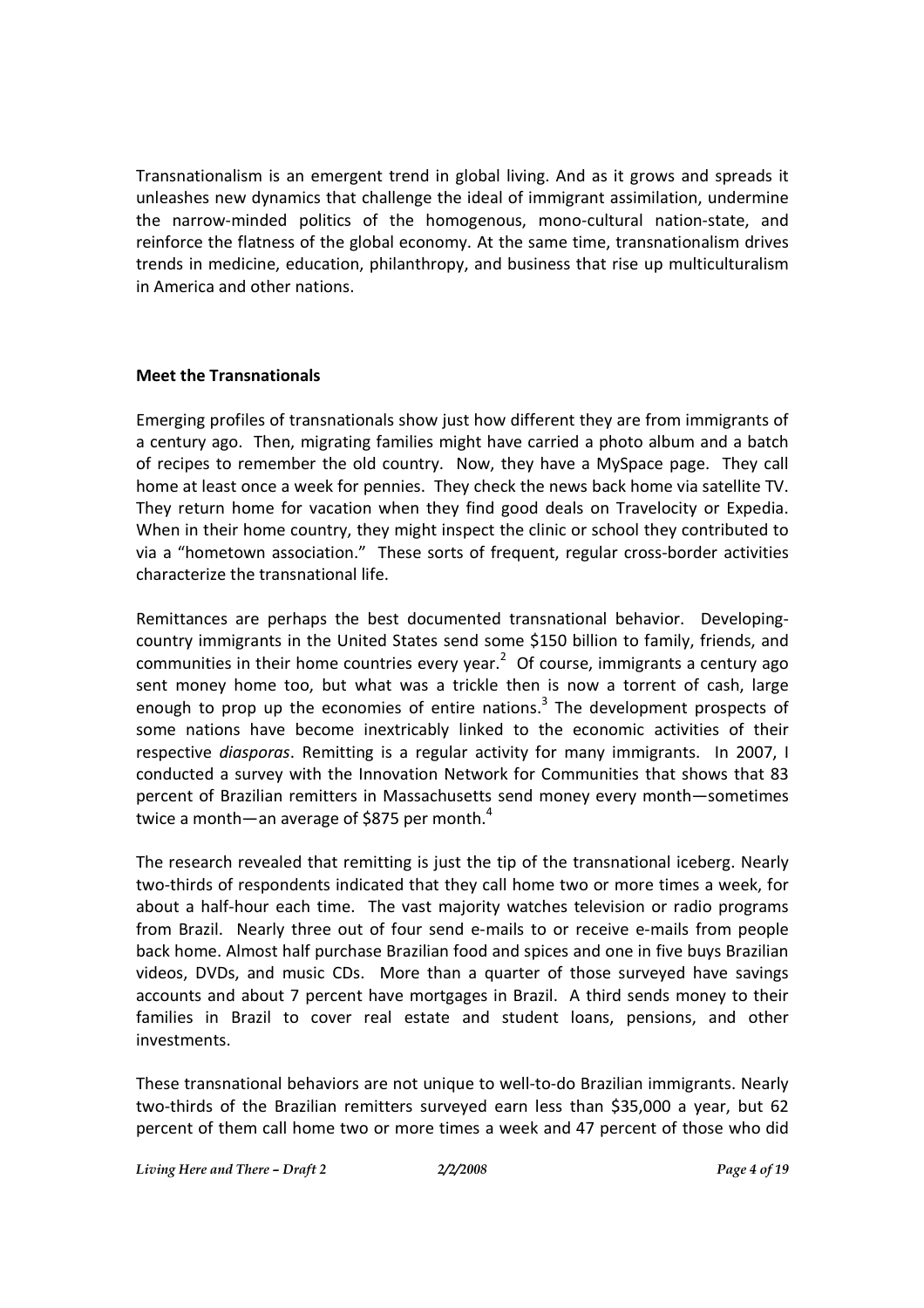not finish elementary school make regular use of the Internet to connect with people back home.

A comparable transnational profile emerged during a September 2007 discussion with about 20 Korean-Americans; 30- to 40-year old professionals who are members of NetKAL, a network sponsored by the University of Southern California's Asian-Pacific Leadership Center.<sup>5</sup> Their answers revealed a range of transnational behaviors: most email friends regularly in South Korea and fly there once or twice a year for a week or two; most buy Korean foods, spices, music CDs and videos, as well as Korean-made electronic goods; about half said they participate or had participated in business activities in South Korea and send money to their families there; several said they plan to send their children to South Korea in the summers to study the language and culture and get to know their relatives.

In addition, the group noted several transnational cultural trends that are underway: Korean-American musicians are taking rap music to audiences in South Korea; some Silicon Valley businesses look at South Koreans, who are among the world's most frequent users of cell phones and the Internet, to predict consumer trends in the United States; when the U.S. soccer team played South Korea in the World Cup, many Korean-Americans rooted for the South Korean team; Korean-American nonprofit organizations in the United States are establishing offices in South Korea in a bid to expand their influence. "South Korea's past decade of growth as a global economic powerhouse has coincided with the maturation of Korean-Americans born in the United States to immigrant parents," notes Angela Killoren, associate director of the USC center and a transnational who grew up in Korea, went to high school and college in the United States, and has worked in both countries. "Living and working as a transnational not only strengthens family and cultural roots, but makes great fiscal and career sense."

Other research has uncovered similar trends. About two-thirds of immigrants from the Dominican Republic travel home once or twice a year. $6$  More than half of Mexican remitters in the United States send money home monthly; some 30 percent have a savings account or home mortgage in Mexico. A 2007 study found that 72 percent of foreign-born Latinos living in the United States send remittances, travel back home, or telephone relatives, and 27 percent own property in their country of origin.<sup>7</sup>

Transnational realities are spilling into politics— both here and there. More than ever before, immigrants in the United States cross national borders to vote, run for office, contribute to political campaigns, organize rallies, and participate in hometown associations, unions, and politically-active churches. In recognition of this, national politicians from other countries compete with governors and mayors in America for emigrants' campaign money. New York City and Boston, where Dominican Republic political parties have chapters, are obligatory stops for Dominican candidates for their nation's presidency. By some estimates, Dominicans raise 10 to 15 percent of campaign funds in the United States<sup>8</sup> and Dominican politicians find that the opinions of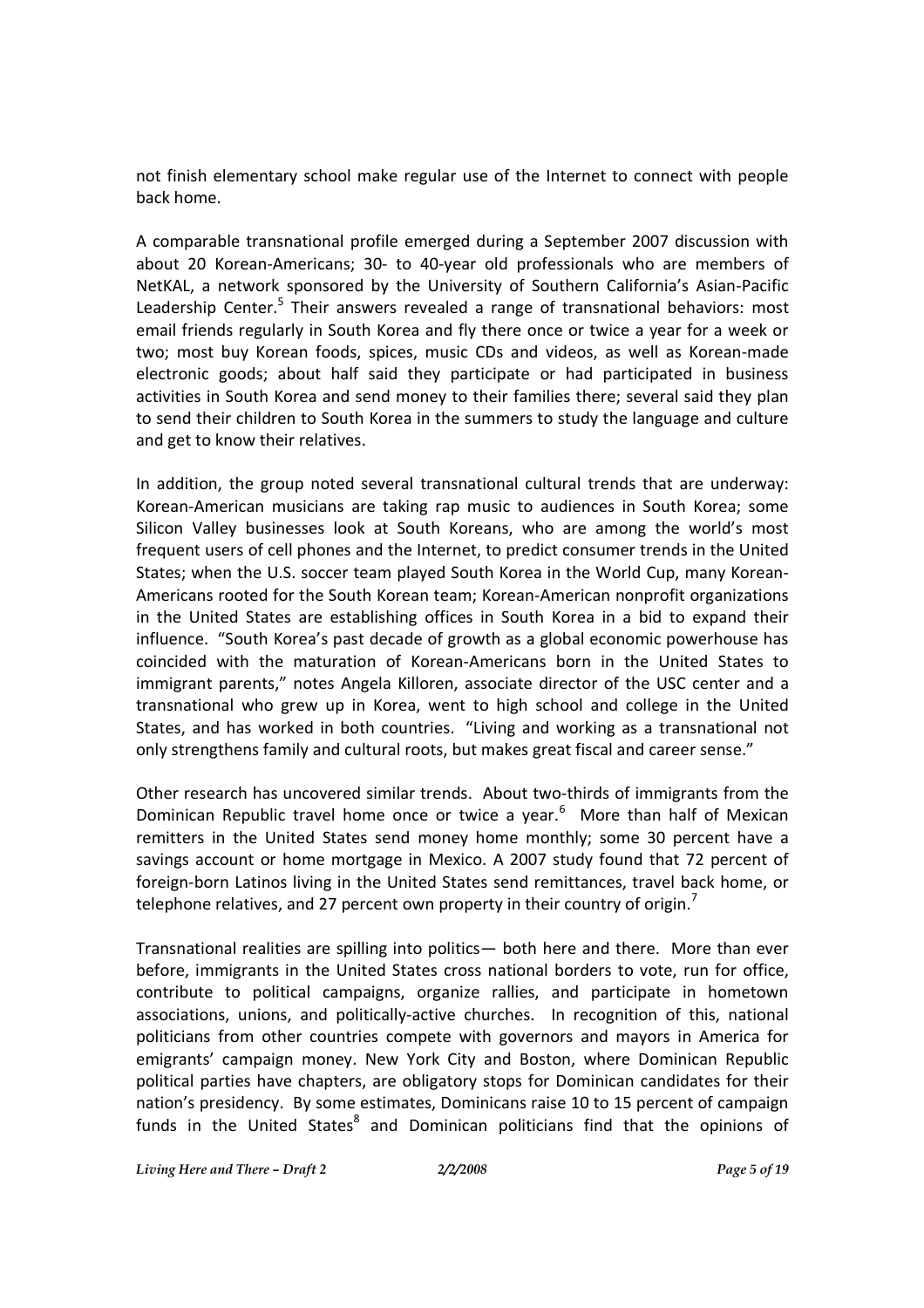transnational Dominican immigrants influence the voting decisions of Dominicans back home. Transnational influences affect American politicians too. When Rudy Giuliani was mayor of New York City he traveled regularly to Santo Domingo, capital of the Dominican Republic, to campaign for election.

In Chicago, Jose Gutierrez, a Mexican-American political leader, wields influence in both the United States and Mexico. "One morning," reported *The Chicago Tribune* in April 2007, "he's unveiling a blueprint for more immigrant services in Illinois as Director of the state's Office of New Americans Policy and Advocacy. The next night, he's brainstorming with activists in his home state of Michoacan about a slate of candidates for Mexico's congress." Gutierrez, who arrived in Chicago in 1986, says that transnational politics is part of a new Mexican consciousness that transcends borders and pushes for change on both sides of the border. "The nation-state concept is changing," he told the *Tribune*. "You don't have to say, 'I am Mexican,' or, 'I am American.' You can be a good Mexican citizen and a good American citizen and not have that be a conflict of interest. Sovereignty is flexible."<sup>9</sup>

Transnational politics extends to holding office and voting across national borders. In 1997, Jesus Galvin, a Colombian travel agent living in Hackensack, New Jersey, where he held a city council seat, ran for a Senate seat in Colombia. If elected (which he was not) Galvin planned to hold office simultaneously in Bogota and Hackensack. When a Chicago restaurateur from Mexico helped build new roads and businesses in Teloloapan, in the Mexican state of Guerrero, townspeople elected him mayor in a landslide.<sup>10</sup> Immigrants from Colombia, the Dominican Republic, and Brazil can vote in national elections at polling sites set up in the U.S. by their consulates.

Transfers of political ideas, ideologies, and organizing practices are flowing in both directions between the United States and sending countries. While notions of free and fair elections, free press, and the right to legal representation migrate to the global south, transnational migrant workers, particularly from Mexico and Central America, have proven to be the backbone of grassroots labor organizing that enabled the Service Employees International Union (SEIU), for example, to gain better pay and working conditions for janitors. Transnational Mexicans, Brazilians, and Haitians have helped to revitalize churches across denominations. Today, nearly one-quarter of Latinos in the United States identify themselves as Protestants or other Christians, including Jehovah's Witnesses and Mormons.<sup>11</sup> A 2006 survey found that Latinos in the United States who are Catholic–about two thirds of the Latino population–are much more likely than white Catholics to believe that churches should address social and political issues; they see religion as a moral guide for political thinking.<sup>12</sup>

Transnationalism is also penetrating the world of commerce. The U.S. Council on Competitiveness reported in 2007 that foreign-born professionals now own 25 percent of all U.S. public venture-backed companies, 47 percent of all private venture-backed companies, and more than half of all Silicon Valley startups.<sup>13</sup> Many of these businesses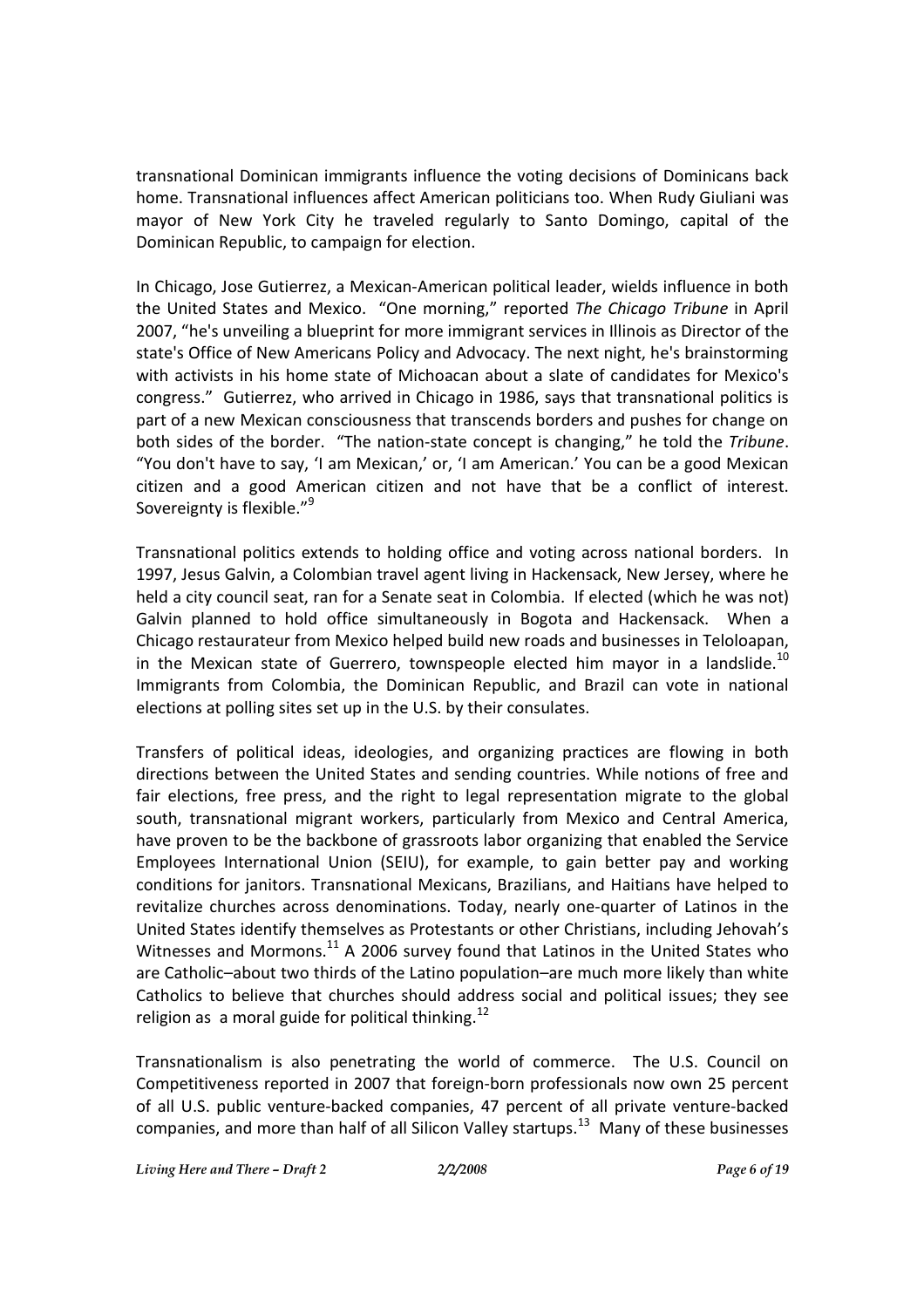are unlike the restaurants, dry cleaners, convenience stores, and other local-market businesses immigrants have traditionally operated; they sell into national and global markets, including the immigrants' home countries. WiChorus in San Jose, California, is one of several such businesses*.* Its founder, Rehan Jalil, born in Pakistan and educated in the United States, started the firm to create lower-cost technology—wireless broadband gear—for the developing world, starting in India's fast-growing economy. He raised \$25 million from U.S. investors. "The trend," reported *The Wall Street Journal* in late 2007, "represents the latest wrinkle in Silicon Valley's relationship with India"—a made-in-the-USA, sold-in-India business model.<sup>14</sup> The co-founder of Bubble Motion Inc., which developed a voice-messaging system for non-English speakers and has offices in California and Singapore, is Sunil Coushik, a native of India and veteran entrepreneur there and in the United States. ReaMetrix Inc., with employees in the United States and India, was founded by Indian Dr. Bala Manian, a physicist, engineer, and Silicon Valley entrepreneur, and develops low-cost diagnostic tests for diabetes and other illnesses.<sup>15</sup>

Meanwhile, a growing number of immigrants also own or invest in companies in their countries of origin. For instance, 39 percent of the 289 companies located at the Hsinchu science-based Industrial Park near Taipei were started by U.S.-educated Taiwanese engineers with professional experience in Silicon Valley. Seventy of the firms maintain offices in Silicon Valley to obtain workers, technology, capital, and business opportunities.<sup>16</sup>

In April 2007, Pablo Maia, a Brazilian immigrant who heads the Pablo Maia Realty Group of Framingham, Massachusetts, announced the groundbreaking for a luxury Condominium *Spazio Nobre* in Ipatinga, Brazil, a city that is home for many Brazilian immigrants in the United States. To escape from the downturn of the U.S. real estate market, Maia's company sells more homes in Brazil, where housing markets in migrantsending cities are booming, fueled by remittances the migrants send back home. Construmex, founded in 2001 by the giant Mexican cement producer CEMEX, has helped more than 8,000 Mexican families living in the United States to buy or build their homes in Mexico.<sup>17</sup> Similar trends have been documented in Colombia, Ecuador, and El Salvador. Since the mid-1980s, Dominicans living abroad have accounted for as much as 60 percent of the total annual housing sales in their original country.<sup>18</sup>

#### **Drivers of Transnationalism**

Transnationalism is not strictly new. From 1870 to 1910 nearly 80 percent of Italian immigrants to the United States were men, most of whom left behind wives, children, and parents that they supported and eventually moved to the United States. Jewish men, too, were often pioneers who later sent money to pay for the passage of other family members. Between 1900 and 1906, the New York Post Office sent 12.3 million individual money orders to foreign lands. $19$  But the global scope and intensity of transnational immigrant activity has increased dramatically. In the 1980s, scholars first

*Living Here and There – Draft 2 2/2/2008 Page 7 of 19*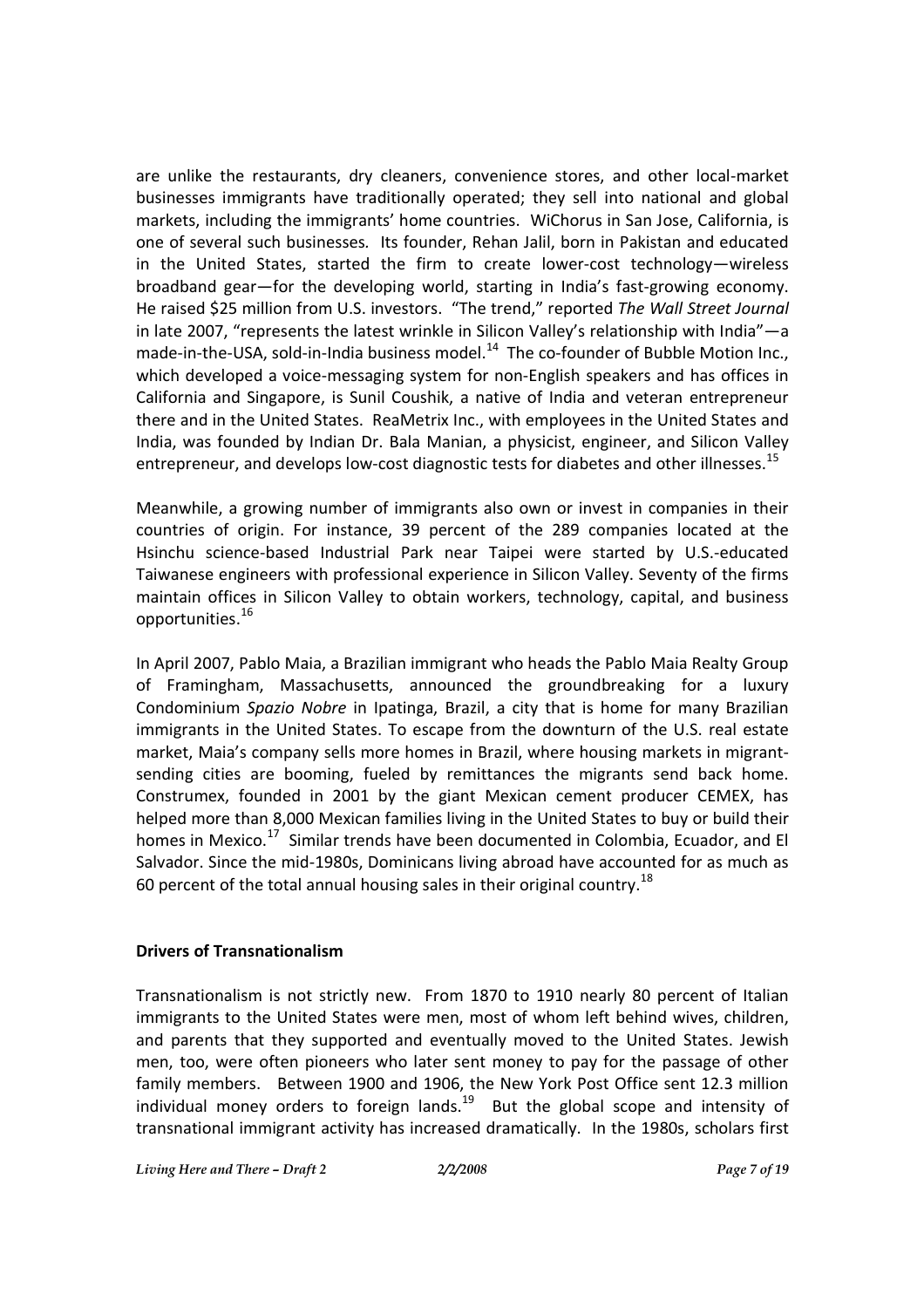noticed the phenomenon, as it was just becoming a large-scale force.<sup>20</sup> Now, social science research suggests that as many as 15 percent of all immigrants are transnationals—and organizers and experts in the immigration field with whom I consult consider this to be a gross underestimate. My research among Brazilians in the U.S. shows that 65% of them remit once a month, call home at least once a week, send or receive e-mail from family and friends back home and buy Brazilian-made products.<sup>21</sup>

Several technological, economic, demographic, political, and cultural factors have paved the way for increased transnational immigration. Some are widely recognized, others are not.

*Innovation in communication and transportation.* Technological advances in these sectors have reduced the time, cost, and difficulty of traveling, connecting, and transacting across borders**.** Immigrants can maintain more frequent and closer contact with their home societies, allowing them to maintain and expand personal, social, and economic networks. Today, immigrants can hop on a plane or make a phone call to find out how things are going at home. Maxine Margolis, a professor of anthropology at the University of Florida, illustrates this point: "When I asked the Brazilian owner of a home furnishing store in Manhattan, a long time resident of New York, how to say 'wine rack' in Portuguese, he was disturbed when he could not recall the phrase. As quickly as one might consult a dictionary, he dialed Brazil to ask a friend."<sup>22</sup>

Increased ease and reduced cost of communication facilitates access to critical information. When Pakistan President General Pervez Musharraf shut down the nation's newspapers in November 2007, Muhammad Chaudrey, a Pakistani-born taxi driver living in the Detroit area, sent his family in Lahore e-mail reports with the latest U.S. news about their country. In a broader effort to combat censorship, Chinese immigrants in the United States created a satellite-television station, New Tang Dynasty Television. The station broadcasts Chinese and English language programs focused on promoting democracy in China to the United States, Europe, and Asia 24 hours a day.<sup>23</sup>

*Increased levels of education.* Increased levels of education worldwide have served to expand cross-border labor markets. As developing nations expand their pools of welleducated professionals, these individuals gain opportunities to migrate to jobs and businesses in developed countries. "The international migration of college graduates is something that has increased dramatically over time," says Elaine Fielding, a researcher at the University of Michigan. More than 53 percent of foreign immigrants who came into the Detroit area in 2004-5 had a bachelor's degree or higher.<sup>24</sup> A large source of high-skilled transnationals is the pool of foreign students in American institutions of higher education. According to the Institute of International Education, some 582,000 foreign students studied in community colleges, colleges, and graduate schools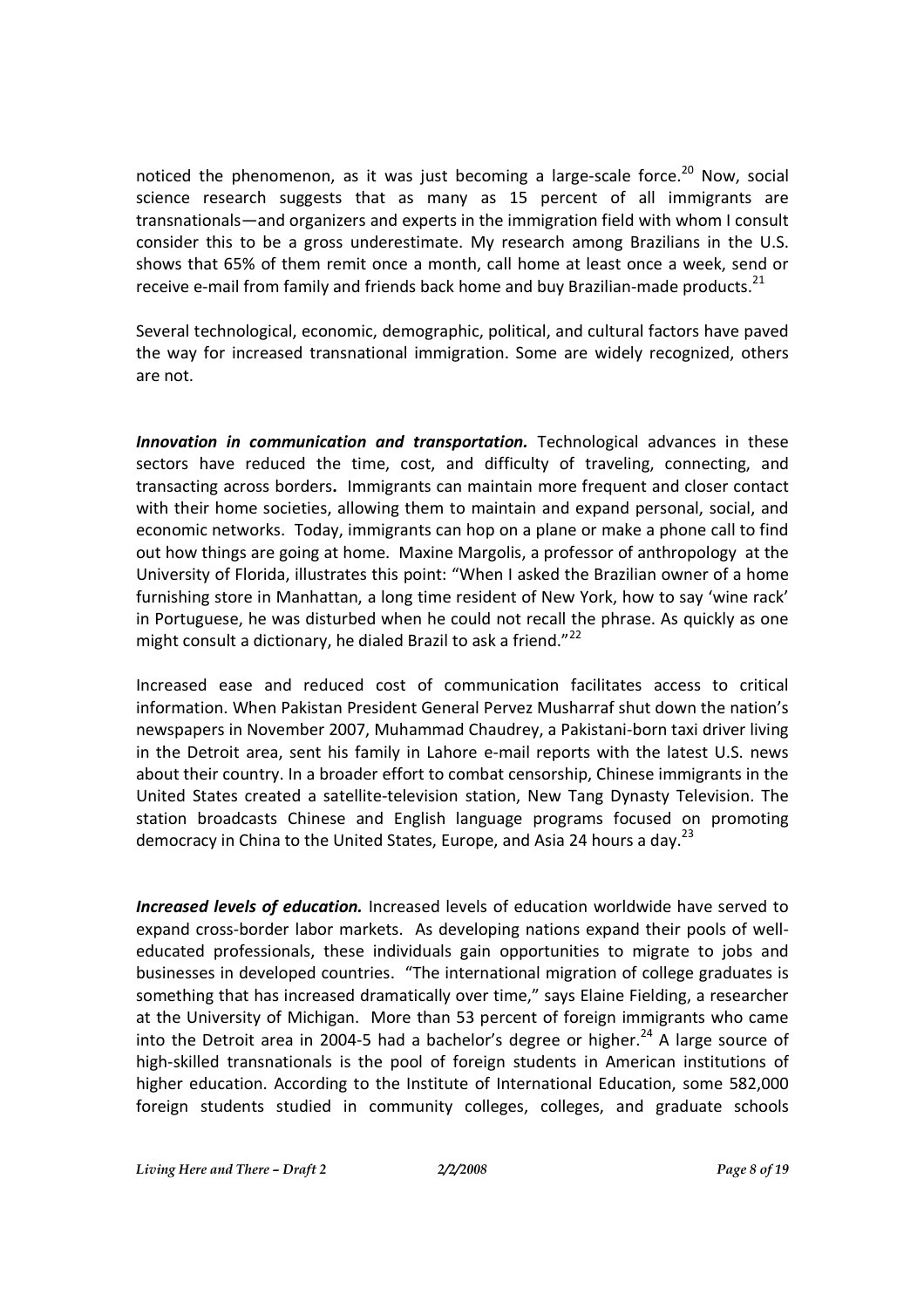nationwide in the 2006-07 academic year. More than a quarter of them came from India and China.<sup>25</sup>

Global competition for skilled labor in the information, communications and technology sectors has created plentiful opportunities for people with the right set of skills. Governments worldwide are relaxing work-permit visas, introducing tax incentives and taking other measures to attract this talent from across the world. In the United States, leading corporations have lobbied hard to get the federal government to ease the restrictions on hiring high-skilled workers that were imposed after 9/11. These highskilled workers are extremely mobile and form an important contingent of transnationals. As they follow labor market opportunities, they create cross-border movement of investment, work, and families.

*Economic liberalization of developing economies and the growth of both high-skilled and low-wage jobs in developed economies.* In developing nations, the industrialization of traditional economic sectors creates large pools of underemployed labor. These economies and workers are increasingly linking to the supply chains and distribution systems of international firms—the economic bridges for international migration. At the same time, the decline of manufacturing and growth of the service sector in western economies has transformed their occupational and income structures. Growth in the supply of low-wage jobs and the proportion of temporary and part-time employment, as well as expansion of finance, insurance, real estate, retail, and business services are creating opportunities for immigrants at the top and bottom of the occupational scale.

As the globalization of wealth creation expands the middle class in many non-western countries, more potential markets for U.S. companies are created. Some of these markets are fueled by transnational activities. For instance, Citigroup Inc., by some measures the world's largest financial services entity, partnered recently with a telecommunications company in Malaysia to offer service that allows foreign workers in that country to send money home using their cell phones.<sup>26</sup>

*Many developed countries have become dependent on immigration to counter the decline of their natural populations.* Without in-migration western countries cannot sustain the necessary demographic for economic growth. Government researchers in Canada calculated that by 2011 immigrants may provide all of the growth in that nation's laboring population. <sup>27</sup> Today, migration accounts for some 60 percent of growth in Western nations.<sup>28</sup> Many large American cities such as New York City and Los Angeles, as well as smaller cities, depend now on immigration for their population growth and economic development. Immigrants fuel economic growth in urban centers, reports the Center for an Urban Future: "highly skilled immigrant entrepreneurs are creating broader 'enclave economies' of supermarkets, health clinics, banks, law firms, high-tech start-ups and other companies."<sup>29</sup>

*Living Here and There – Draft 2 2/2/2008 Page 9 of 19*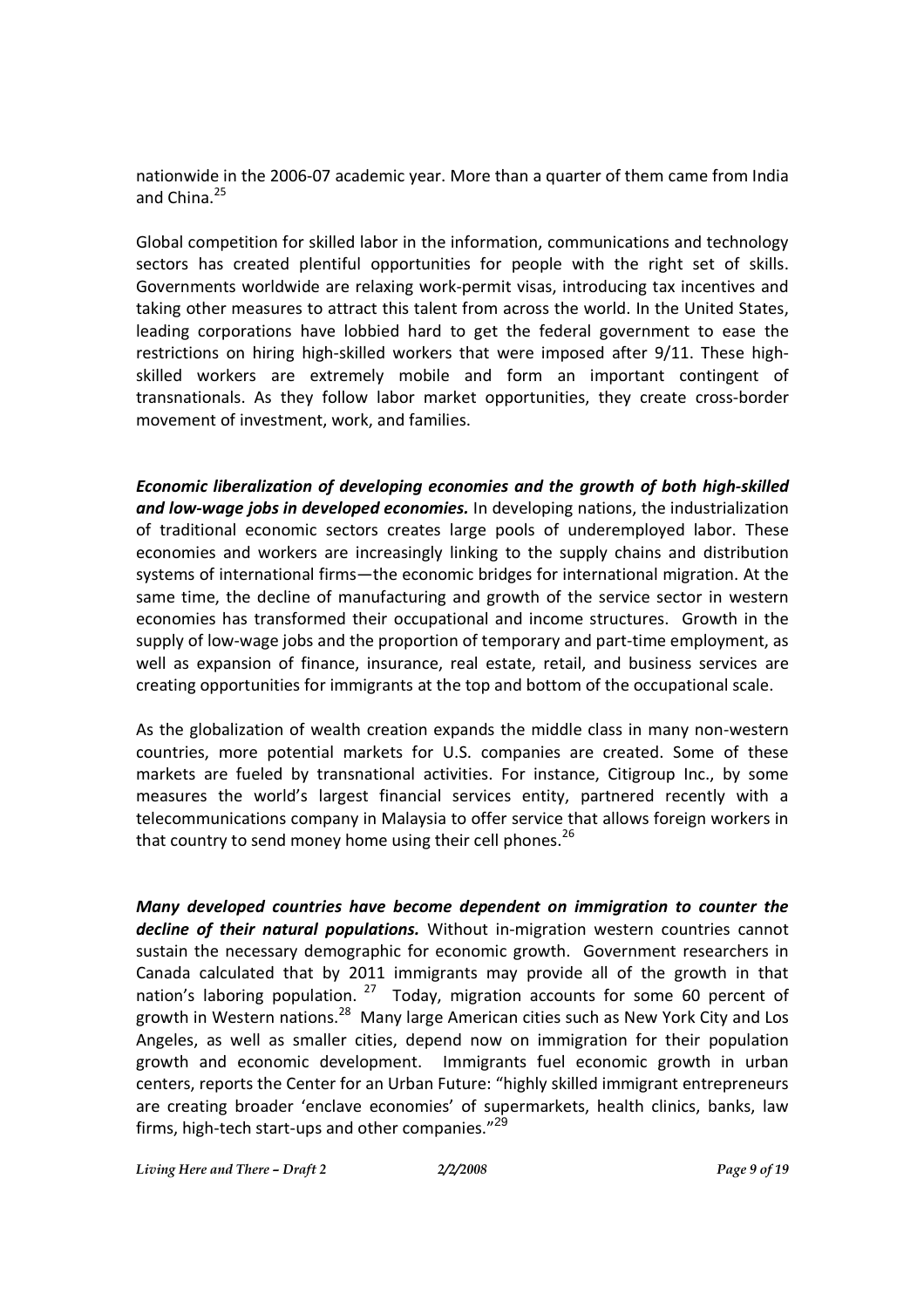The constant influx of immigrants sustains economic transnational flows such as remittances, consumption of nostalgic products (from back home), and international calling and travel, as well as political and cultural transnational activities. As newcomers increase the transnational contingent in the United States other western nations, they create new links back home that augment a community's transnational connections.

*Changing exit and entry rules for immigrants***.** Global political transformations and new international legal regimes are changing the exit and entry rules that nation-states set for immigration. Decolonization, the fall of communism, and the ascendance of human rights codes have forced nations to take account of an individual's rights regardless of whether they are citizens or aliens. Every nation establishes the context of exit for its departing citizens and the context of entry for its arriving immigrants. These legal, economic, social, and political conditions—including citizenship and trade rules, patterns of social inclusion and discrimination, and foreign policies—impede or facilitate cross-border movement and transnational activities.

Some nations have begun to shift policies to accommodate transnational realities. Mexico and the Philippines, for example, are developing policies that define their emigrating populations as part and parcel of their nation-state. Some nations actively promote "transnational re-incorporation" of their departed migrants to maximize migrant investment and remittances to their home country. At the same time, some receiving countries have significantly expanded the rights and entitlements of immigrants. The complexity of these issues has been evident in the case of the United States, where efforts to pass federal immigration reform have so far failed. The debate has been dominated by anti-immigrant ideology and security concerns. This has been to the detriment of moving forward with effective policies and the more than 12 million immigrants that live in precarious conditions.

*Increased cultural hybridization.* The globalization of culture and identity weakens traditional tensions between what is one's own and what is foreign, and promotes cultural hybridization that embraces both. Fostered by global consumption, production, and immigration, cultural hybridization is competing more and more with dominant cultures rooted in a single place and set of traditions. Nestor Garcia Canclini, one of the best known and most innovative cultural studies scholars in Latin America,<sup>30</sup> notes that culture increasingly is made up of stuff from here and there: "I turn on my television set, made in Japan, and what I see is a world film, produced in Hollywood, made by a Polish director with French assistants, actors of ten different nationalities, and scenes filmed in four countries that also put up the capital. $^{31}$  Driven to some extent by the worldwide diffusion of American culture, cultural hybridization in many countries evolves in complex ways, with contradictions and back-and-forth flows.

"Instead of creating a single, boring global village, the forces of globalization are actually encouraging the proliferation of cultural diversity," argues Michael Lynton, chairman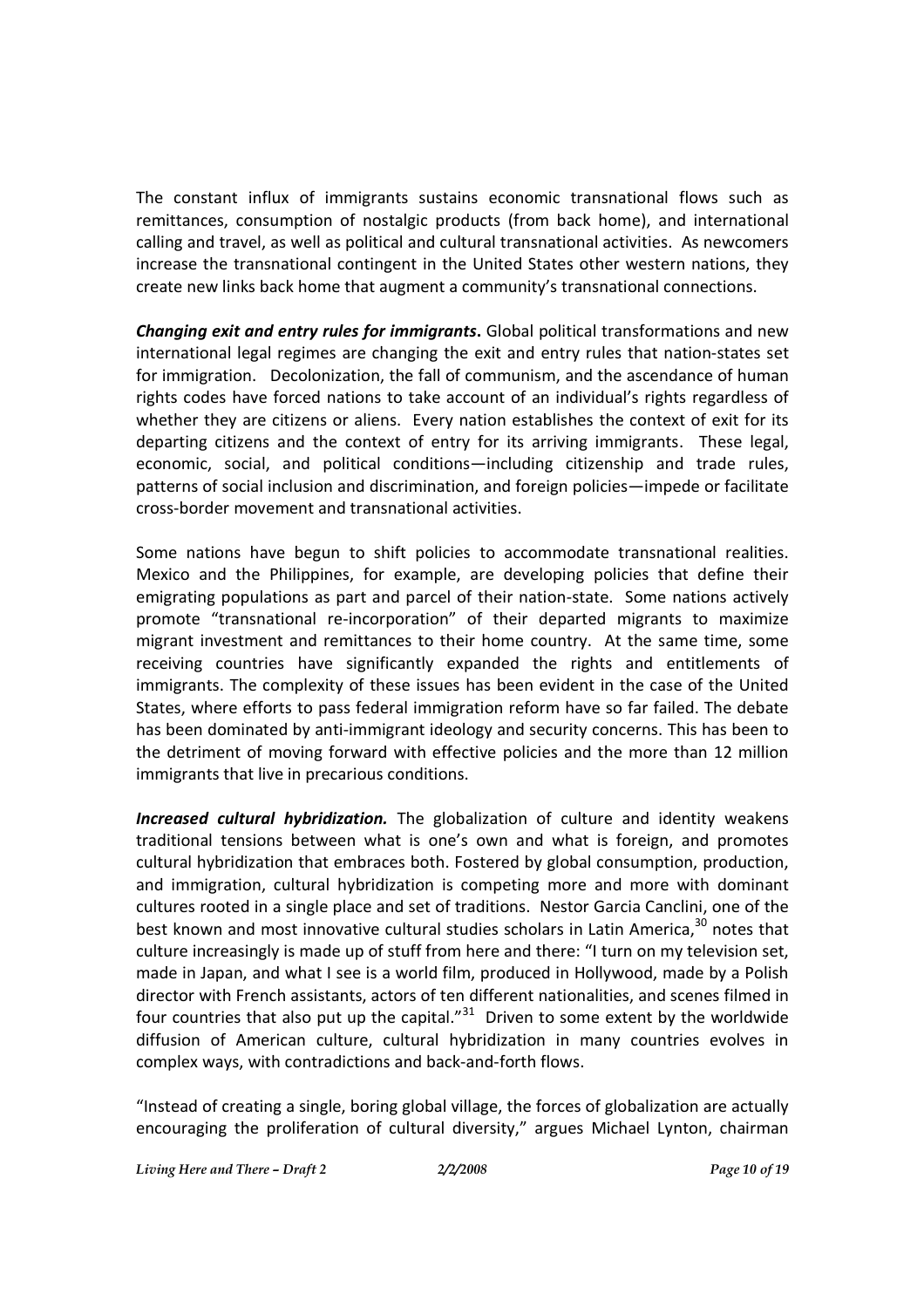and CEO of Sony Pictures Entertainment. He offers Sony as a case: "Our studio is working with directors and actors in China, India, Mexico, Spain, and Russia to make movies for release in each of those markets." The company is producing original TV series in Chile, Germany, Italy, Russia, and Spain. "Instead of fewer choices, there are more. And instead of a uniform, americanized world, there remains a rich and dizzying array of cultures."<sup>32</sup> Transnational immigrants are central to this process—as "creative reinterpretors" of culture and cross-border carriers of new hybrid modes.

Sending nations also feel a transnational cultural impact. Nestor Canclini has observed that, with as many as 15 percent of all Ecuadorians, and a tenth of all Argentineans, Colombians, Cubans, Mexicans, and Salvadorians living outside their countries, Latin America is not complete inside its borders; its cultures are shaped in Los Angeles, New York and Madrid. Recent research has established the importance of 'social remittances,' the transfer of social-cultural meanings and practices that occurs when migrants return to live in or visit their communities of origin; when non-migrants visit those in the receiving country; or through exchanges of letters, videos, e-mails, and telephone calls.<sup>33</sup> David Fitzgerald, a sociologist at the University of California – Los Angeles, observes that transnational migrants challenge nation-state ideals of identity and borders in both sending and receiving countries by moving around, living in a country in which they do not claim citizenship, and claiming citizenship in a country in which they do not live and alternatively, by claiming membership in multiple countries in which they may be residents, part-time residents, or absentees.<sup>34</sup>

Cultural hybridization, like other aspects of transnationalism, varies in frequency and depth. One of the factors that shapes cultural exchanges is context of exit and entry. For example, while Colombians and Dominicans both come from Latin America and share a common language, their contexts of exit and reception are very different resulting in different patterns of incorporation into U.S. society. Surveys of Colombian immigrants who are mostly white or mestizo show that they feel like they face less discrimination than Dominicans. <sup>35</sup> By contrast, surveys conducted among Dominicans in the United States, found that Dominicans are generally regarded as blacks and discriminated against on that basis. <sup>36</sup>

When an immigrant group finds itself discriminated against in the host country, its members often band together and adopt a defensive stance toward the country, according to data from the Comparative Immigrant Entrepreneurship Project, a project of The Center for Migration and Development, Princeton University. The group appeals to symbols of cultural pride brought from home. A good example of this is the Guatemalan Mayan (Kanjobal) migrants in Los Angeles. They cope with high levels of discrimination by reviving and strengthening traditional forms of ethnic identity through a process of reactive transnationalism.<sup>37</sup> When, on the other hand, discrimination is absent, transnational initiatives become more individualized and adopt more middle class forms such as Lions and Kiwanis Clubs, and other charitable associations.<sup>38</sup>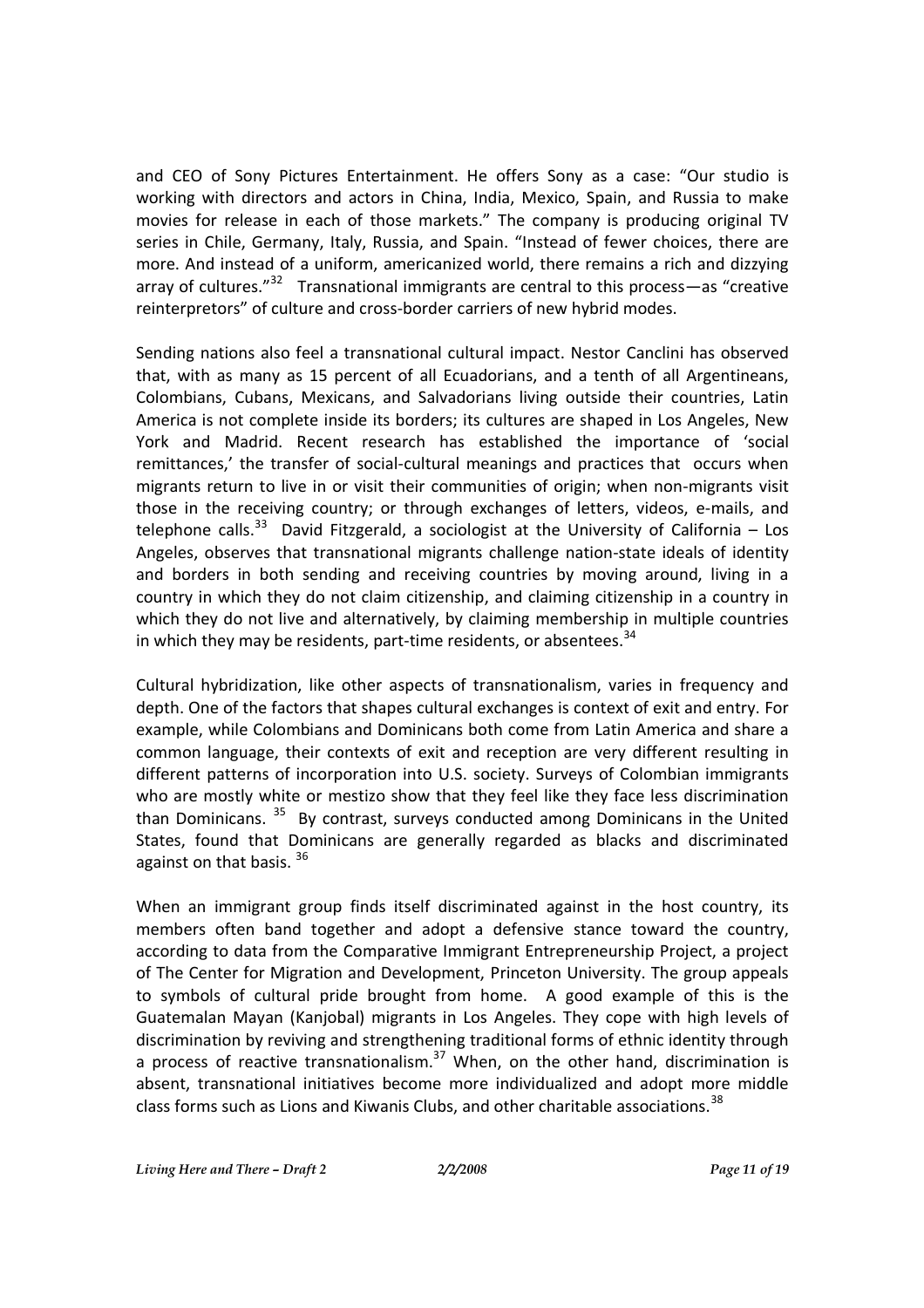Because different drivers of transnationalism operate at varying intensity, coupled with different conditions of exit and entry, transnationalism is not monolithic. Nevertheless, the economic, political, and cultural forces driving transnationalism do not seem likely to vanish any time soon. Being here and there is here to stay.

#### **The Transnational Opportunity**

Because I was born in Brazil, I am a "Brazilian." Having residency in America makes me a "Brazilian-American." Living and working in Boston makes me a "Bostonian." And since I grew up in a Latin American country, I am "Latino." But what does all this mean in transnational space? What does the transnationalism of millions of immigrants mean for their identities, communities, and countries of origin? What does it mean for an America where the U.S. Census reports that, for the first time, two Hispanic surnames– Garcia and Rodriguez–are among the top 10 most common surnames and Martinez is in  $11^{\text{th}}$  place? $39$ 

As the transnational phenomenon changes the nature of immigration, it generates new thorny public policy issues and creates new opportunities for community innovators and business entrepreneurs, while shaping a social space that defies conventional thinking about immigrants and nation-states. It seems to me that there are at least four implications of these trends.

### **Transnationalism presses for greater openness and flexibility of nation-states' exit and entry rules, including policies pertaining to citizenship, political rights, and migration.**

As the number of transnationals grows, the debate has moved beyond whether migrants should or should not belong to two (or more) polities; it's now about how best to guarantee their rights and political representation in both countries. Some nations are revising their citizenship rules and political rights, as well as the rules that establish conditions for migrant exit from and entry into countries. They are allowing people to be citizens of more than one country and are recognizing the political rights that other countries have in place. (Going back to the story about my grandfather—a few years ago Spain granted citizenship status to children born abroad to its citizens and my Brazilian mother suddenly became a Spaniard!). The 1997 European Convention on Nationality recognized that dual nationality was no longer a short-term aberration of citizenship, but a growing reality that nations must accommodate. Today all citizens of countries in the European Union have the right to stand for election, as well as vote, in local elections in their country of residence even if they are citizens of another country. More sending countries are allowing nationals living abroad to vote in national elections. Consulates have been instructed to take a proactive stance toward immigrant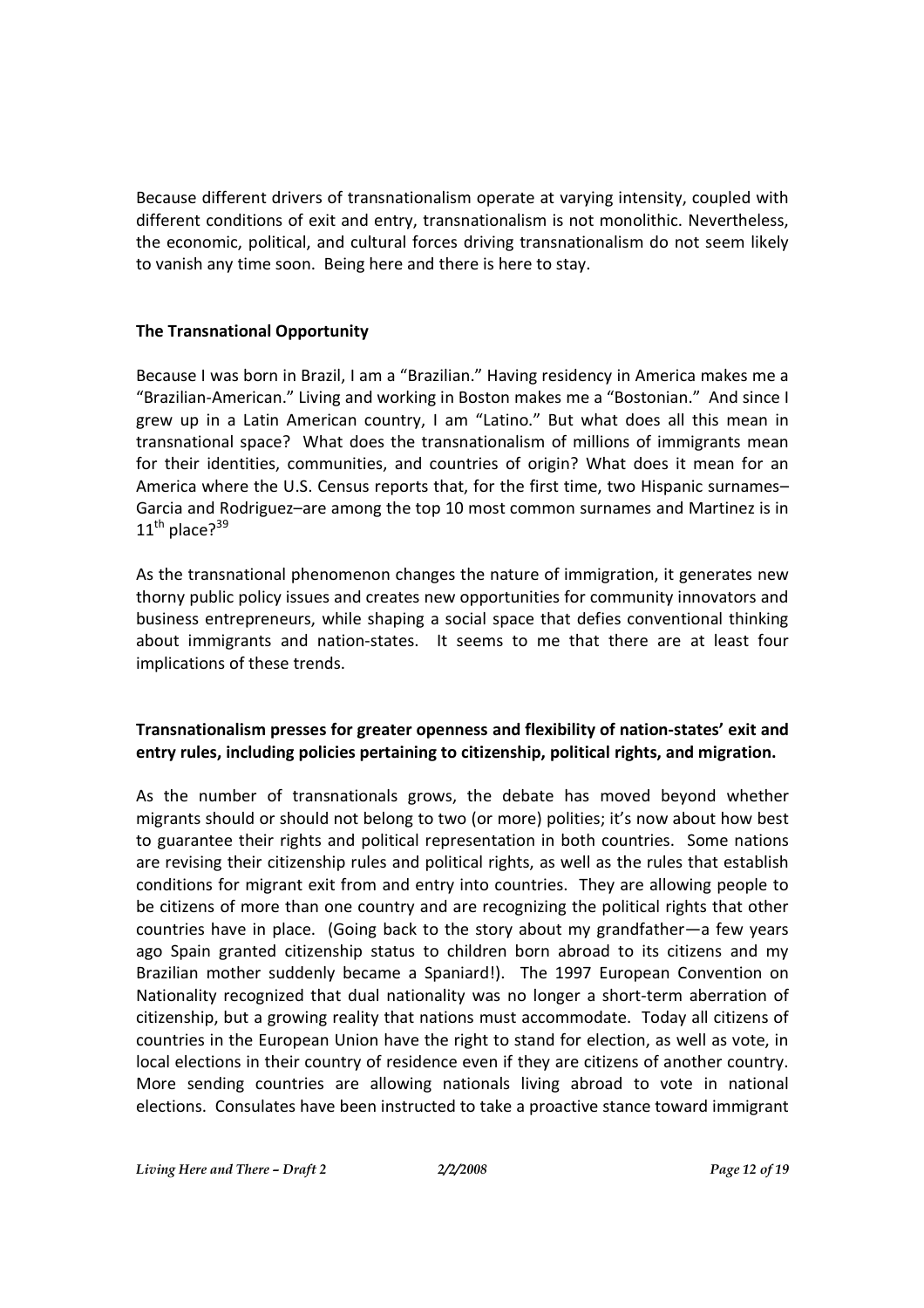communities by providing legal representation, assistance with health care, identification services, and English classes.

In other words, certain rights are becoming more portable—but this process has only just begun to affect countries' social climates. Governments have the opportunity to be more proactive about fostering receptivity towards transnationalism. Strong antidiscrimination and multicultural policies can prevent immigrants from becoming isolated in their country of residence and help them to succeed in mainstream society. To be successful, a nation's integration policies and agendas should take into consideration immigrants' transnational status. Flexibility, universality, and portability are key principles to keep in mind when designing public policies for immigrants.

#### **Transnationalism creates opportunities for social innovators seeking to pioneer 21st century global cities and to stimulate cross-global innovation flows.**

The global cities of the  $21<sup>st</sup>$  century are becoming transnational cities. They are places of international economic, political, and social flows—and increasingly of transnational immigrants. New York, Boston, Chicago, London, Sao Paulo, Mexico City, and Mumbai, for instance, reinvent themselves perpetually by feeding, nurturing, and liberating their immigrants. Globalization gives these cities a new status, transnationalism gives them new functions. Their rusty ports and railways remind us of last century's economy and its immigrants—the Ellis Island society. But JFK, Logan, and the O'Hare airports are the new ports of entry. All the while, transnational immigrants tend to find their primary sense of identity at the level of the city, rather than the nation-state.

Social innovators who understand these processes see opportunities to invent the multicultural and global communities of tomorrow. The partnership between Pitagoras College, a private college in Brazil, and Cambridge College, a private college in Cambridge, Massachusetts, is a good example of social innovation. Last year, these colleges began a program that allows students to complete college degrees that are valid in both countries. According to Mahesh Sharma, President of Cambridge College, students get the associate degree from Pitagoras and bachelor's degree from Cambridge College, which is universally accredited.

Global cities are linked to each other through their transnational residents. One important and growing practice among transnationals is philanthropy. Transnational civic organizations such as hometown associations in Mexico, El Salvador, and the Dominican Republic organize immigrants to finance the development of roads, schools, hospitals, and sport facilities in their home villages. Through these collective investments, immigrants help spur economic development, shape priorities at the local level, and provide an alternative to local power structures.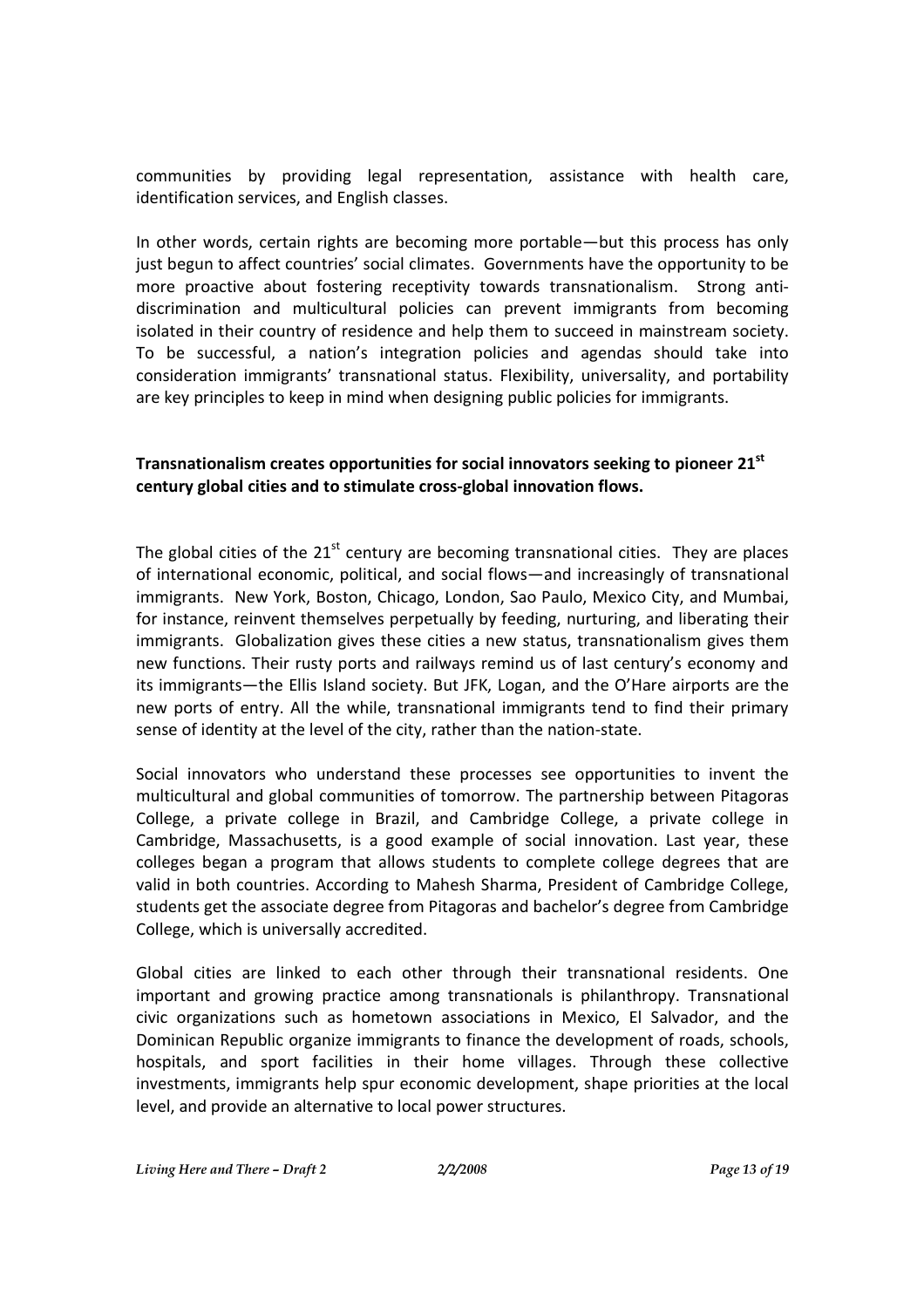Transnationalism is proving to be an asset for other sorts of social entrepreneurship. Physicians for Human Rights (PHR), a U.S.-based nonprofit, mobilizes health professionals to support a comprehensive AIDS strategy. PHR realized that healthworker immigrants from Africa, such as nurses, who maintain ties to their countries of origin, had important insight into how policy advocacy in the United States and Africa could be coordinated. These transnationals help PHR develop policies that reflect onthe-ground health conditions and policy environments in Africa and draw on their experiences as advocates in the United States to help local health professionals in Africa advocate more effectively.

#### **Transnationalism promotes "global brain circulation," a means for immigrants to create and amass wealth through entrepreneurship and employment.**

The connected globe offers immigrants unprecedented business opportunities. Instead of operating an ethnic restaurant or small local-market service business in their new neighborhood in America, transnationals can tap into the communications and transportation revolutions of the last 20 years to reach global markets. They operate money-transfer agencies, telephone and other communications services, import-andexport firms, shipping businesses, and construction and real-estate companies. Transnational entrepreneurship is not, according to Princeton Professor Alejandro Portes, an expert in immigration studies, just an ephemeral activity undertaken by isolated, risk-taking, individual migrants, but a distinct path of immigrant economic adaptation.

Transnationals are faring well in the labor market. For the first time some of them are strategically located within the technical and financial structures of developed economies. While professional accreditations and standards continue to be managed at the national level, a growing number of professionals work outside their countries of origin. Many recent immigrants in the United States come from strong merchant cultures, reports Jonathan Bowles, Director of the Center for an Urban Future. "They have highly developed skills, a work ethic, good education, business backgrounds."40 Thousands of Indian IT workers move between Australia, England, the United States, and Bangalore. Together with African and Filipino health professionals, they illustrate the trend towards "brain circulation."

Today, many initiatives facilitate this process. For example, the United Nations Development Programme created TOKTEN (Transfer of Knowledge through Expatriate National), an initiative aimed at tapping successful expatriate nationals to undertake short-term consultancies in their countries of origin, under UN aegis.<sup>41</sup> SiliconIndia, an Indian transnational consultancy, is one such firm. The company helps Indian professionals considering moving back to India.<sup>42</sup>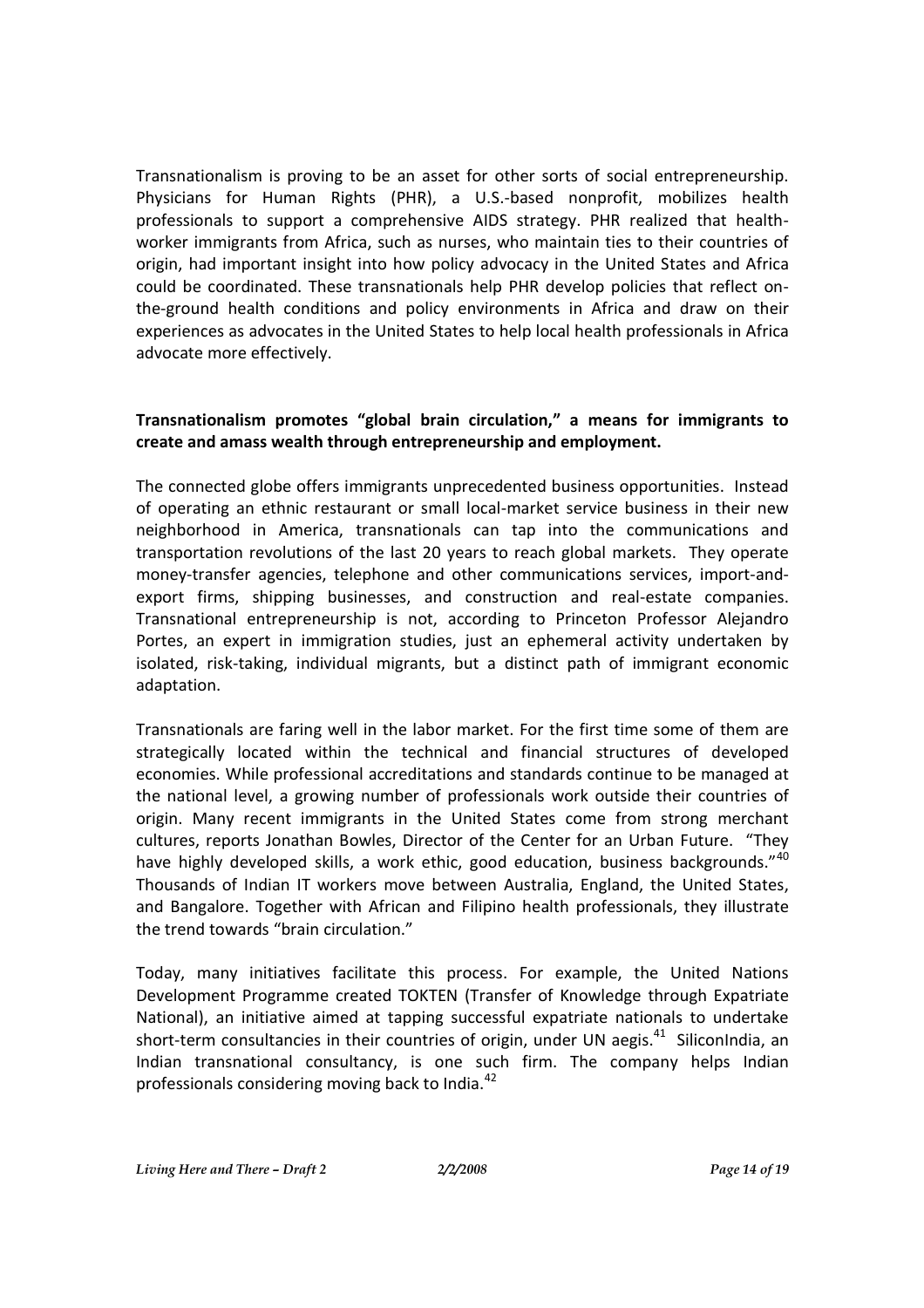As fluid as commercial transacting has become, there is much more to do in support of transnationals, especially when it comes to portability of education credentials and other assets of individuals. For example, the development of global schools anchored in multiple countries, rather than a single school district; universal credentialing and assessment systems for high school, college, and graduate degrees; digital health and education records; and portable universal insurance, retirement, and individual development accounts. These are just a few potential social innovations that could accelerate and spread transnational dynamics.

### **Transnationalism shapes a new social space in which immigrants create hybrid forms of identity, community, and culture that promote higher levels of multiculturalism and tolerance.**

Today's immigrants are wired and connected. As mentioned, three out of four Brazilians living in the United States send emails to and receive emails from people back home. For other Latinos living in the U.S., the usage rate is 56 percent.<sup>43</sup> The vast majority of Brazilian immigrants watches TV or listens to radio programs broadcasted from or originated in Brazil, a trend common in many other transnational communities.

The Internet and other digital technologies create unique opportunities to empower transnational communities, support their transformational processes, and create new forms of citizen action, civic engagement, and community life. For this reason, in 2007, I created Digaaí.com, a social network platform that links Brazilian immigrants around the world, providing them with opportunities to build social, political, and economic capital.<sup>44</sup>

Greater connectedness will create more complex personal identities and cultures as immigrants from many places have greater access to the world's cultural inventory. As people move around with their meanings, and meanings find them through mass communication, transnationals are likely to see certain distinctions blur, such as the distinction between citizen and alien, native and foreign, local and global. In fact, hybridism, pastiche, or mélange are perhaps better descriptions of what is to come than multiculturalism and diversity.

#### **Being Here and There**

Transnational space is not always the most comfortable space to inhabit. Sometimes, you are neither here nor there, you are in between. This can be a confusing and disturbing experience. A friend, Eduardo Siqueira, a Brazilian medical doctor and assistant professor of community health at the University of Massachusetts-Lowell, says there is a dark side to transnationalism. His experience with immigrants shows that some transnationals pay high psychological and emotional costs for being here and

*Living Here and There – Draft 2 2/2/2008 Page 15 of 19*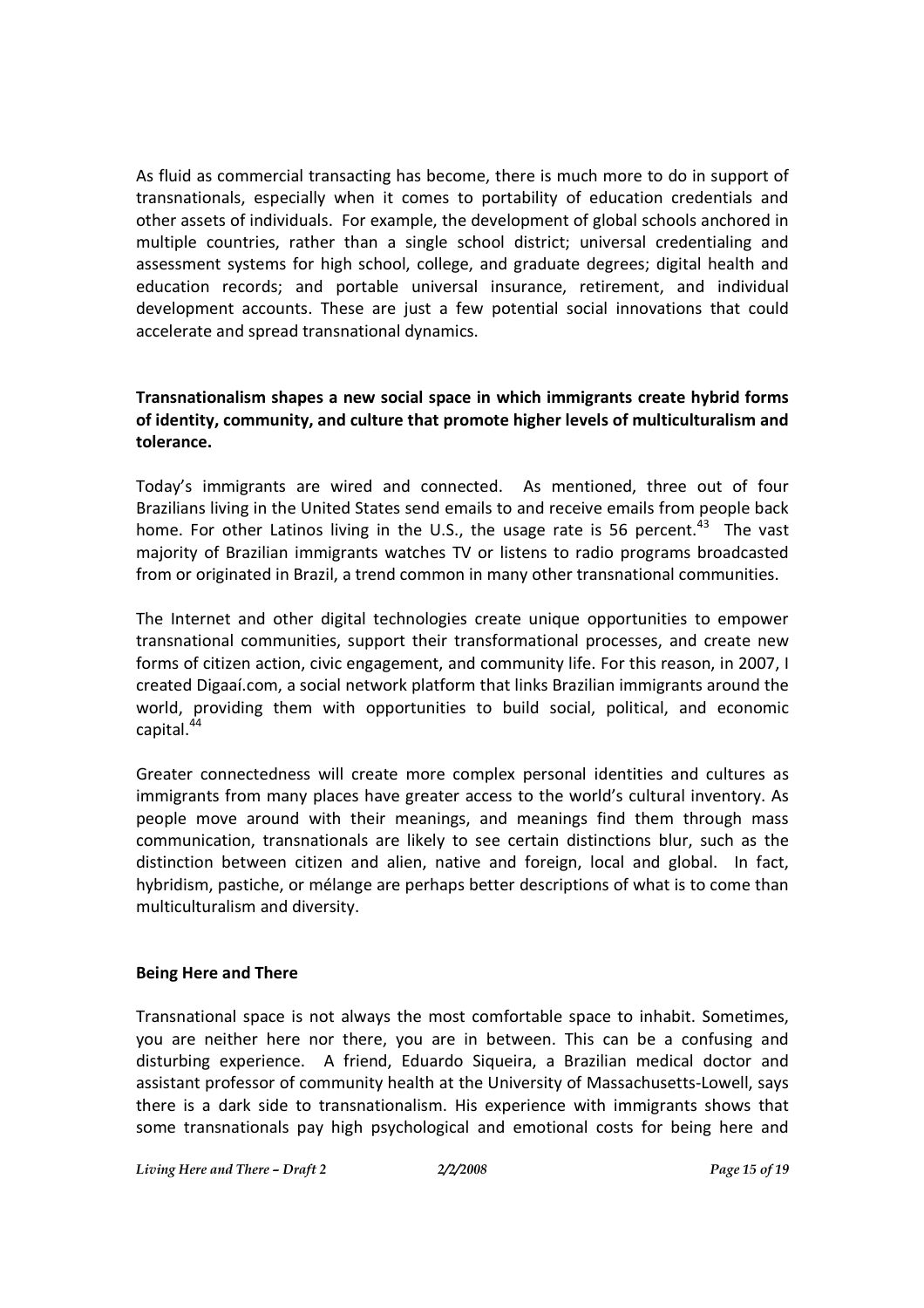there. This point is shared by the Brazilian sociologist Sueli Siqueira, who argues that rupture and absence are part of immigrant life. Her research shows that 49 percent of Brazilian immigrants who return to Brazil from the United States intend to stay in Brazil permanently and invest in their own business. But some of them go bankrupt in Brazil and immigrate back to the United States. According to Siqueira, 31 percent of those who invested successfully in their own business in Brazil eventually returned to the United States because they could not readapt to life in Brazil.

When you look at the world through the kaleidoscopic lens of transnational experience, society's social, economic, and political challenges look quite different. You no longer see homogenous, mono-cultural nation-states; you see multi-cultural diffusion and hybrid reinterpretations. You no longer see nations and cultures that contain people within their boundaries; you see people in motion between places and perspectives. You don't see either/or bi-polar choices between sending and receiving nations and cultures; you see both/and fusions. You don't see immigrants who are forced to assimilate; you see immigrants who maintain global ties and bring to and take away rich value from America–and immigrants who are changing their newest home.

Using the transnational lens you see trends that are just beginning–in medicine, education, philanthropy, and business–to reflect the bifocality of transnational migration, and will likely yield important changes in American society.

Hospitals, doctors, and health clinics see more patients from other cultures and recognize that mono-cultural, western-style health care won't work for all. New York City's eleven public hospitals, for instance, are tailoring treatment and counseling for 50,000 diabetes patients who speak hundreds of languages and eat varied cuisine.<sup>45</sup>

More schools across the United States are starting foreign language classes in elementary school rather than waiting for middle or high school. Fairfax County, the nation's  $13<sup>th</sup>$  largest school system, expanded foreign language studies to include Spanish, Japanese, Arabic, Chinese, or French to all 137 elementary schools. In Tarrytown, New York, where half of the 2,600 students are Latinos, almost every student studies two languages. And diversity in schools is helping children and families from different cultures get along better. "It's not as easy to harbor stereotypes when it's their children your children are mixing with," says Dr. Howard Smith, the Tarrytown school superintendent.<sup>46</sup>

Wealthy immigrants are becoming active philanthropists in the American tradition. "There is no tradition of philanthropy" in China, says Anla Cheng, who runs an investment fund that invests in China and sits on the boards of the Metropolitan Museum of Art and the New York Community Trust. "Many people are helping family members or saving money. But that is beginning to change." Cheng has also backed a Bill Moyers television series, "Becoming American: The Chinese Experience" and her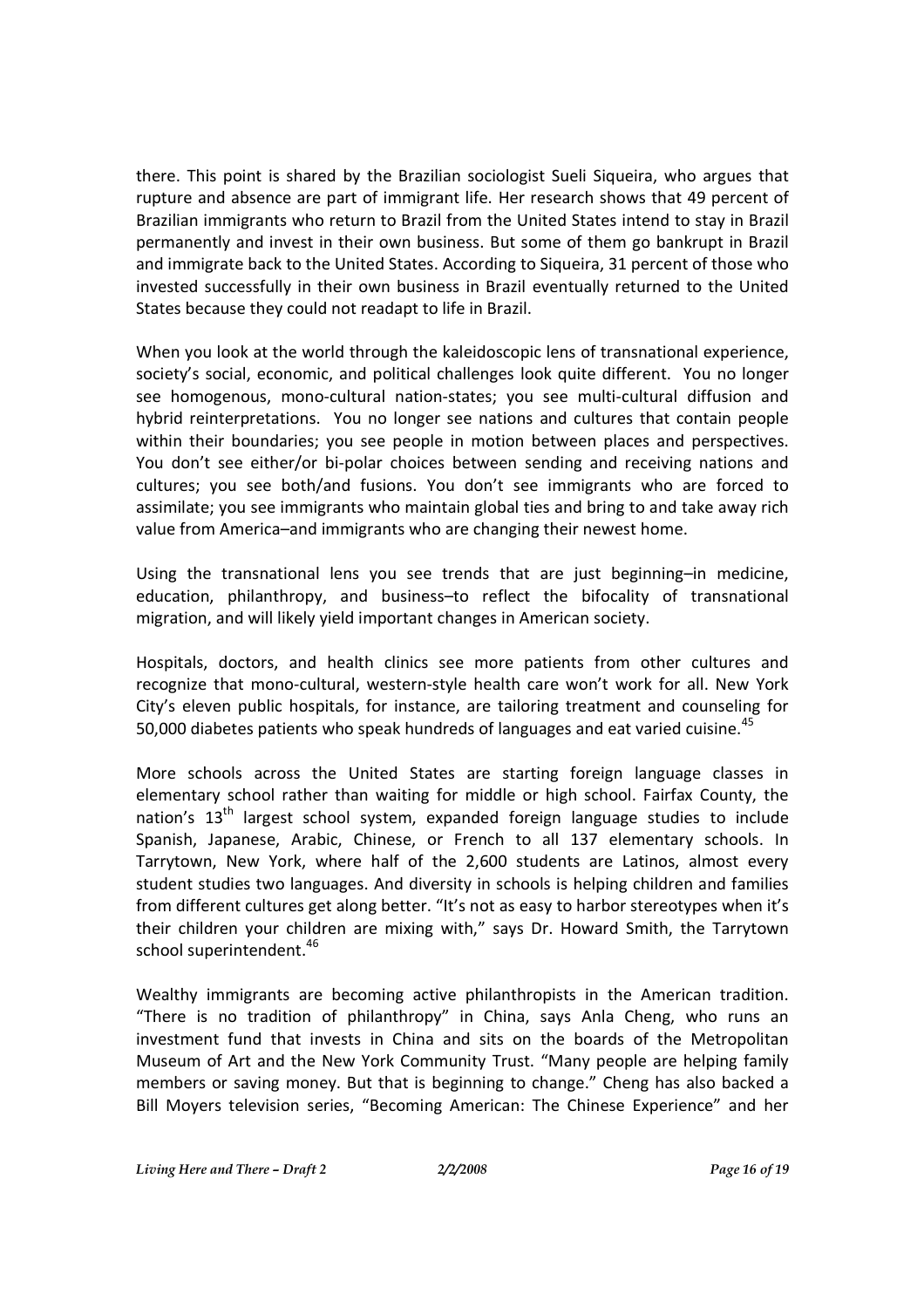husband, hedge fund manager Mark Kingdon, supports an educational program that is developing a school curriculum on Chinese history.<sup>47</sup>

U.S.-based corporations are finding that transnational markets have their own social license for doing business rooted in legal and cultural standards of more than one country. The combination can yield complexity and conflict. Western Union, for instance, operates a global remittances service. In late 2007, some Mexican immigrants in the United States and Mexico advocated a boycott of the company, complaining that its fees were too high. Other immigrant groups want to work with the company to bankroll development projects in Mexico and within Mexican communities in the U.S. $^{48}$ 

Of course, there are still borders of all sorts everywhere, and perhaps there will be—and should be—some forever. But we transnationals are boundary spanners and border jumpers. We are explorers and crafters. We are not yet fully conscious of our collective experience, so we are not yet intentional about what impact we seek or what we need as a group. But my guess is that the most important impact we will have will not be for ourselves. It will be on the people we connect with in our home countries and our new countries. They may never leave their countries, but through us they too are becoming transnational people.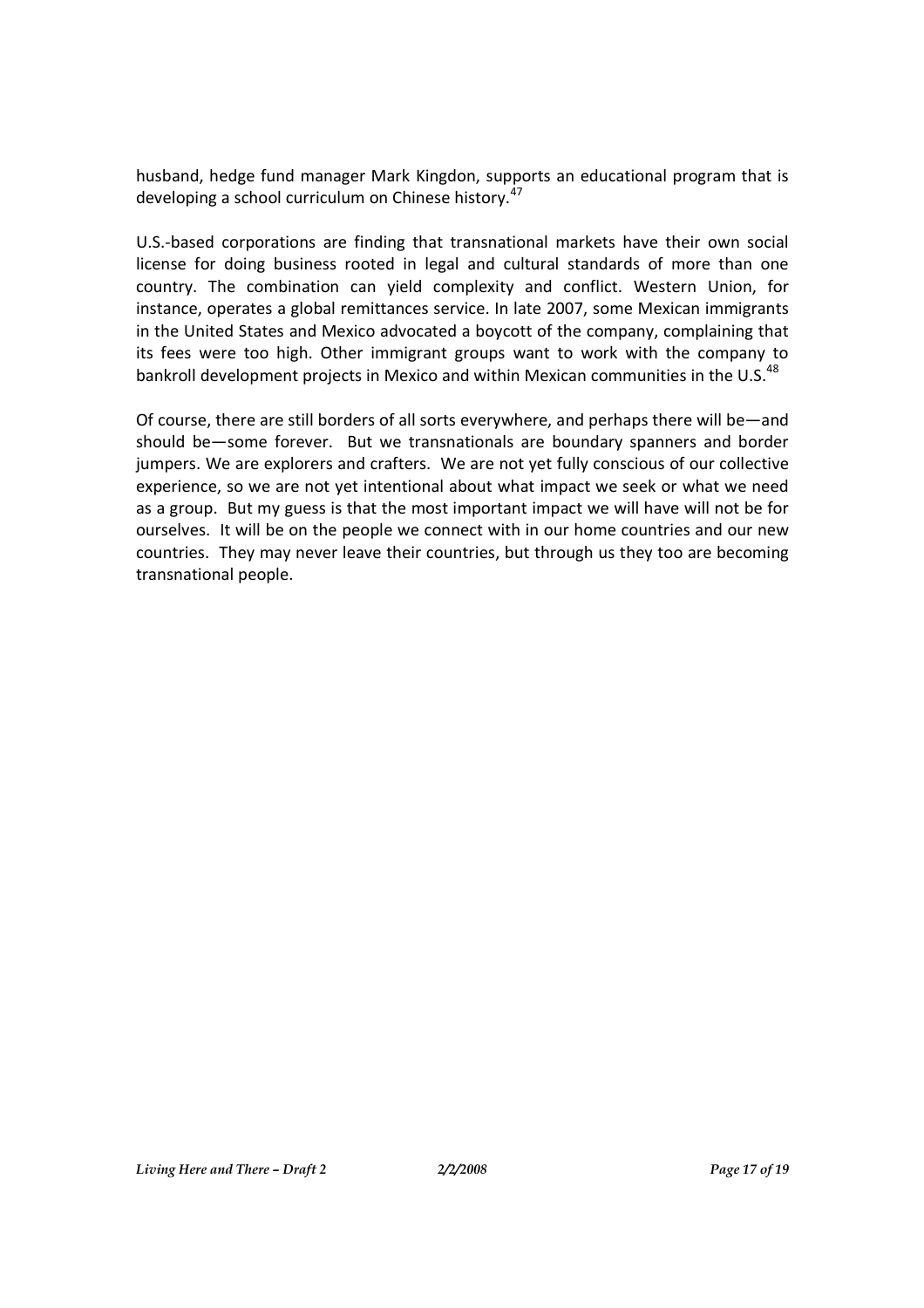#### **Notes**

 $^2$  The World Bank estimates that about \$232 billion was remitted globally through formal channels in 2005 and that more than 70 percent went to developing countries. For those nations, remittance flows represent a major source of international finance—in many cases, larger than total foreign aid and second only to foreign direct investment.

 $3$  Between 1900 and 1906, the New York Post Office sent 12.3 million individual money orders to foreign lands, with half of the dollar amount going to Italy, Hungary, and Slavic countries (Wyman, 1993).

<sup>4</sup> "A Profile of Brazilian Remitters in Massachusetts," July 2007, Innovation Network for Communities (www.in4c.net). Survey was conducted by Emmanuel Silvestre, Hispanic Market Research and Services. A sample of 250 subjects (1/1000) is representative of the population with a confidence interval of 6.17% at a confidence level of 95%.

<sup>5</sup> The Network of Korean-American Leaders (NetKAL) Fellowship Program at the School of Social Work at the University of Southern California provides emerging Korean-American leaders with the resources to not only further their professional careers but also to widen their roles in the community. (interview conducted by Peter Plastrik, Innovation Network for Communities).

 $^6$  2003 surveys of Latino and Caribbean immigrants, Manuel Orozco, Inter-American Dialogue.

<sup>7</sup> Roger Waldinger, Between Here and There: How Attached Are Latino Immigrants to their Native Country?" Pew Hispanic Center, October, 2007, www.pewhispanic.org.

 $^8$  Graham, Pamela, "Reimagining the Nation and Defining the District: Dominican Migration and Transnational Politics," in Patricia Pessar (ed.), Caribbean Circuits: New Directions in the Study of Caribbean Migration, Staten Island, NY: Center for Migration Studies, 1997.

<sup>9</sup> Antonio Olivo and Oscar Avila, "Influence on both sides of the border," The Chicago Tribune, April 6, 2007, p. 1.

 $10$  ibid. p. 1.

<sup>11</sup> Gaston Espinosa, Virgilio Elizondo, and Jesse Miranda, (editors), Latino Religions and Civic Activism in the United Sates, Oxford University Press, 2005.

<sup>12</sup> Eric Gorski, "U.S. Hispanic favor fusing politics, religion," Detroit Free Press, April 26, 2007, p. 18A.

<sup>13</sup> Council on Competitiveness, *Where America Stands*: *Entrepreneurship Competitiveness Index*, 2007.

<sup>14</sup> Rebecca Buckman, "U.S. Start-Ups Set Sights on India," The Wall Street Journal, September 18, 2007, pp. B1, B4.

<sup>5</sup> Ibid. and company Web sites.

<sup>16</sup> Yu-Ling Luo and Wei-Jen Wang, "High-skill migration and Chinese Tapei's industrial development," in International Mobility of the Highly Skilled, Paris: OECD, 2002.

 $17$  Hispanicprwire.com.

<sup>18</sup> Camara Dominicana de la Construccion, 1986.

<sup>19</sup> Wyman Mark, Round-Trip to America, The Immigrants return to Europe, 1880 to 1930, Cornell University Press, 1993.

 $20$  In the 1960s, Raymond Aron proposed the notion of a "transnational society"—the movement of ideas, people, goods, and organizations across borders—that, in turn, generates a "transnational politics" reducible neither to the relations between states nor within them. In the 1970s, the term "transnational" became popular because global companies began to rethink their strategies, shifting from the verticalintegration model of the "multinational" firm to the horizontal dispersal of the "transnational" corporation.

 $21$  According to the American Development Bank – MIF, the percentage of immigrants who send money from Massachusetts is 70% so that the inference based on remitters covers a large part of all adult Brazilians.

<sup>22</sup> Margolis, Maxine, Little Brazil, Princeton University Press, 1998.

<sup>23</sup> Kathy Chen, "Chinese Dissidents Take on Beijing Via Media Empire," The Wall Street Journal, November 15, 2007, p. A1, A22.

 $1$  c.f., Thomas Faist, "Transnationalization in International Migration: Implications for the Study of Citizenship and Culture," Ethnic and Racial Studies, Volume 23, Issue 2 March 2000, pages 189 – 222.